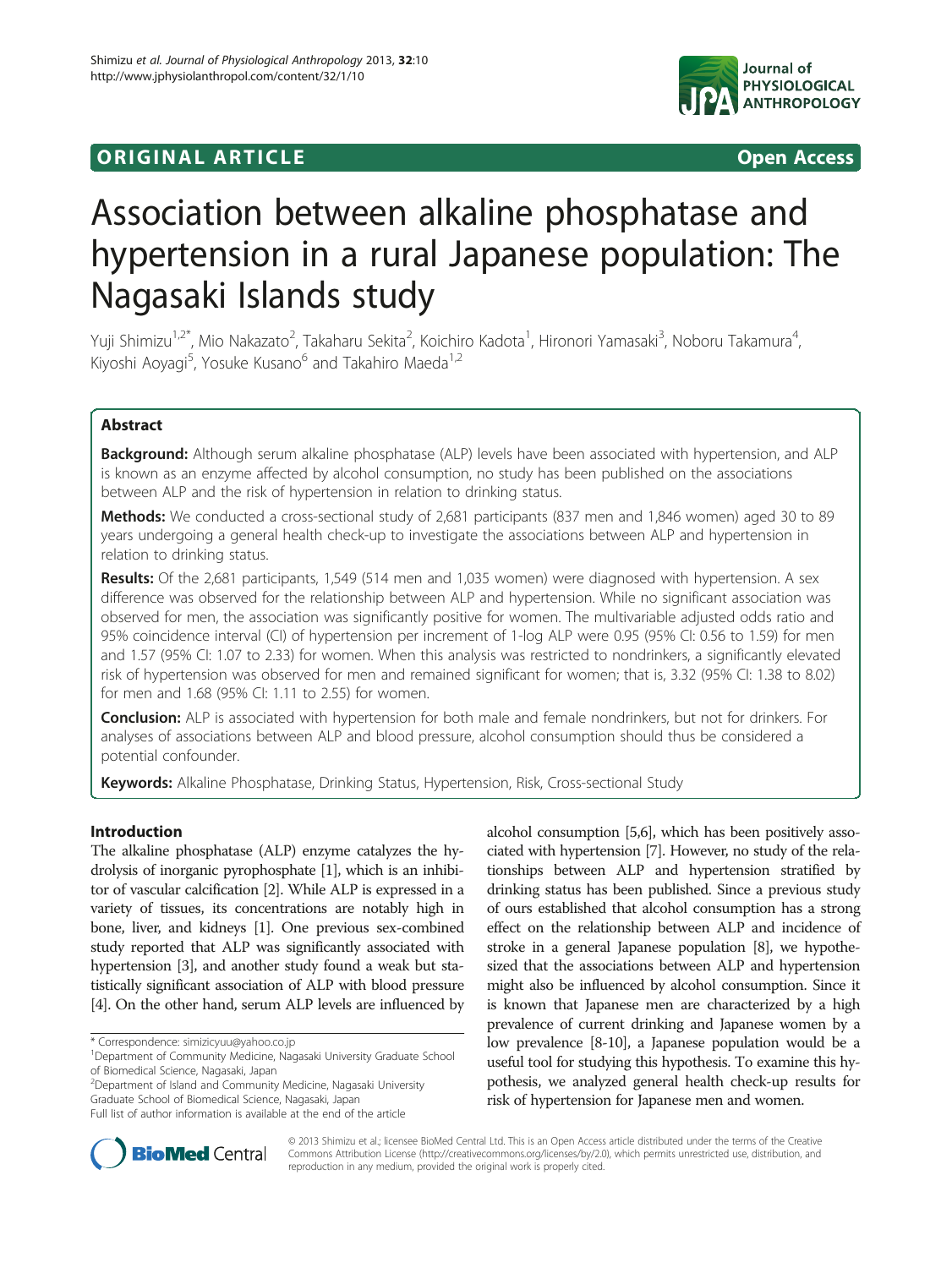# Methods

# Subjects

Written consent forms were available in Japanese to ensure comprehensive understanding of the study objectives, and informed consent was signed by the participants. This study was approved by the Ethics Committee for Use of Humans of Nagasaki University (project registration number 0501120073).

The source population included 3,883 residents of the western rural community of the Goto Islands (1,355 men and 2,528 women) 30 to 89 years old, who participated in this study between 2005 and 2010. Data for blood pressure were missing for 11 subjects (3 men and 8 women), data for drinking status missing for 69 subjects (23 men and 46 women), data for serum missing for 947 subjects (422 men and 525 women), and with history of cardiovascular disease for 175 subjects (72 men and 103 women) so a total of 1,202 subjects were excluded from this study. There were no differences in cardiovascular disease risk factors between participants for whom blood data were available and those for whom they were not. The remaining 2,681 participants, 835 men with a mean age of 64.5 years  $(\pm 10.5 \text{ standard deviation}; \text{range } 30 \text{ to } 89)$  and 1,846 women with a mean age of 62.5 years  $(\pm 11.3 \text{ stand} - \text{m})$ ard deviation; range 30 to 89), were enrolled in this study.

#### Data collection and laboratory measurements

Trained interviewers obtained information on smoking status, drinking status, medical history, as well as use of antihypertensive agents and medication for diabetes mellitus. Body weight and height were measured with an automatic body composition analyzer (BF-220; Tanita, Tokyo, Japan) when blood samples were obtained. Systolic and diastolic blood pressures were recorded at rest. Hypertension was defined as systolic blood pressure ≥140 mmHg and/or diastolic blood pressure ≥90 mmHg and/or use of antihypertensive medication.

Following collection of blood samples after overnight fasting, serum and plasma were separated and stored at −20°C and −80°C, respectively, until assay.

Serum concentrations of triglyceride (TG), hemoglobin A1c (HbA1c), aspartate transaminase (AST), γglutamyltranspeptidase (γ-GTP), ALP and serum creatinine were measured with standard laboratory procedures. The glomerular filtration rate (GFR) was estimated by means of an established method with three variations recently proposed by a working group of the Japanese Chronic Kidney Disease initiative [[11](#page-6-0)].

According to this adapted version:

 $GFR(ml/minute/1.73 m^2) = 194$ 

 $\times$ (serum creatinine (enzyme method))<sup>-1.094</sup>  $\times (age)^{-0.287} \times (0.739$  for women)

HbA1c(National Glycohemoglobin Standardization Program) was calculated with the following equation recently proposed by a working group of the Japanese Diabetes Society [[12](#page-6-0)]:

 $HbA_{1c}$ (National Glycohemoglobin Standardization Program)

$$
= HbA_{1c}({\rm Japanese\; Diabetes\; Society}) + 0.4\%
$$

Diabetes was defined as  $HbA_{1c}$ (National Glycohemoglobin Standardization Program) ≥6.5%, and/or initiation of glucose-lowering medication or insulin therapy [\[13](#page-6-0)].

#### Statistical analysis

Since previous studies including ours have demonstrated that Japanese men show a high prevalence of current drinkers and Japanese women a low prevalence [\[8,9,14](#page-6-0)], and since alcohol consumption has been positively associated with hypertension [[7](#page-6-0)], we performed a sexspecific analysis.

Analysis of variance or logistic regression models were used to calculate differences in age-adjusted mean values or prevalence of potential confounding factors in relation to ALP levels. The subjects were divided into two groups according to smoking status (current smoker or not), alcohol consumption, (current drinker or not), diabetes (no, yes) or thyroid disease (no, yes). triglycerides (mg/dl), AST (IU/l), γ-GTP (IU/l) and GFR (ml/minute/  $1.73 \text{ m}^2$ ) were adjusted as continuous variables. Covariance or general linear models were used to analyze differences in sex-specific, age-adjusted mean values for cardiovascular risk factors in relation to ALP levels, and logistic regression models to calculate odds ratios (OR) and 95% confidence intervals (CIs) of hypertension associated with ALP levels. Two different approaches were used for adjustments for confounding factors. The first adjustment was only for age, and the second consisted of other possible confounding factors; that is, smoking status (never smoker, former smoker, current smoker), alcohol consumption (nondrinker, current light to moderate drinker (1 to 6 times/week) and current heavy drinker (every day)), diabetes (no, yes), thyroid disease (no, yes), triglycerides (mg/dl), AST (IU/l), γ-GTP (IU/l) and GFR. Because ALP levels are strongly affected by drinking status [\[5,6](#page-6-0)], we also investigated associations between ALP and hypertension among nondrinkers.

All statistical analyses were performed with the SAS system for Windows (version 9.3; SAS Inc., Cary, NC, USA). All P values for statistical tests were two-tailed, and  $P < 0.05$  was regarded as statistically significant.

## Results

Of the 2,681 participants (835 men and 1,846 women), 1,549 (514 men and 1,035 men) were diagnosed with hypertension.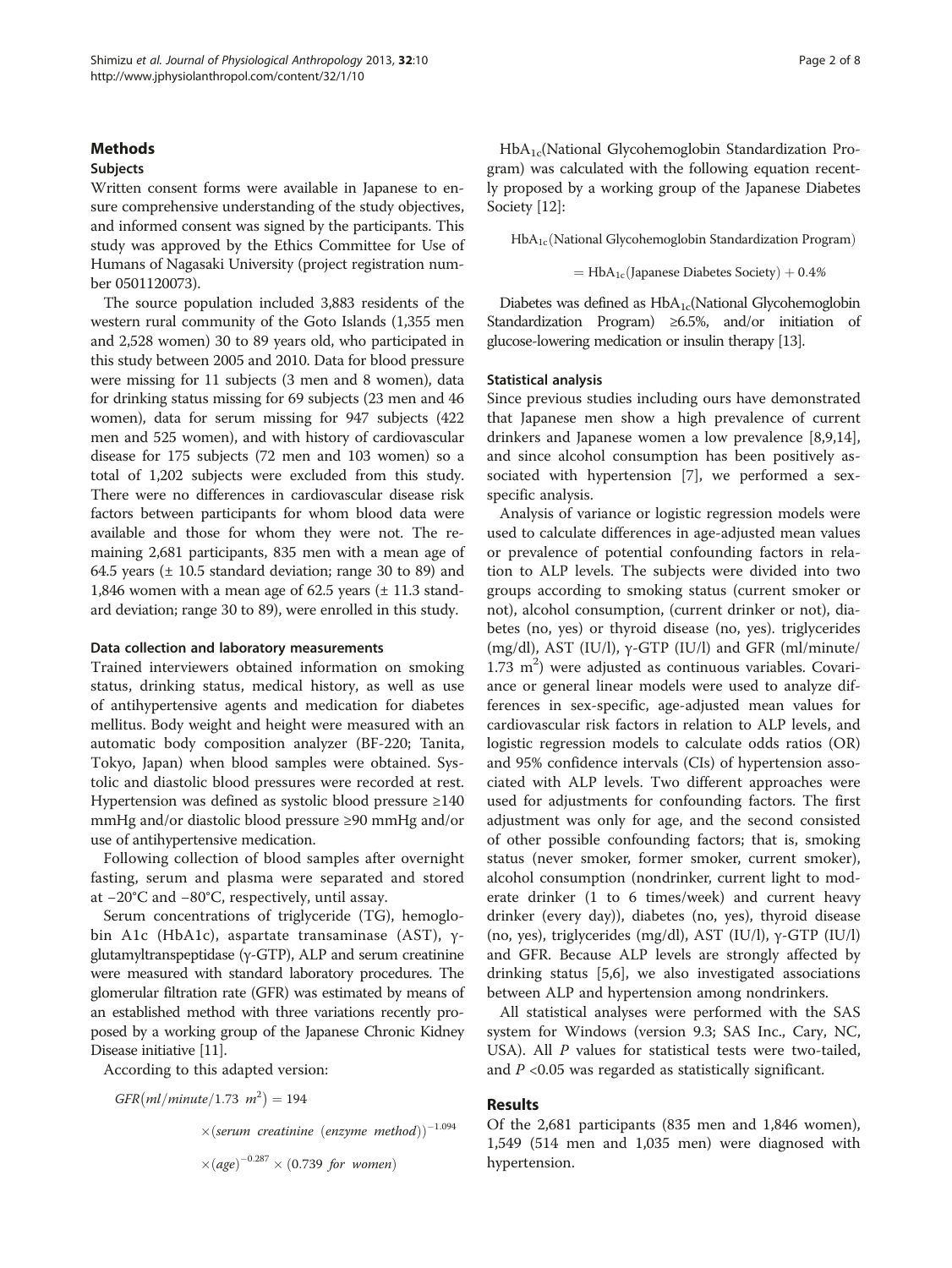Table 1 presents sex-specific age-adjusted baseline characteristics by ALP level. For both men and women, triglycerides and γ-GTP showed significantly positive associations with ALP levels. For men, the prevalence of current drinkers was inversely associated with ALP levels, and for women systolic blood pressure, diastolic blood pressure, antihypertensive medication use and AST were positively and significantly associated with ALP levels.

Table [2](#page-3-0) presents the OR and 95% CIs for hypertension according to ALP levels. While no significant association was observed for men, it was significantly positive for women. The multivariable adjusted OR and 95% CI for hypertension per increment of 1-log ALP were 0.95 (95% CI: 0.56 to 1.59) for men and 1.57 (95% CI: 1.07 to 2.33) for women.

We also investigated the sex-specific influence of drinking status on ALP levels and found a significantly

|  |  |  |  |  |  | Table 1 Age-adjusted mean values and proportions by alkaline phosphatase levels |  |
|--|--|--|--|--|--|---------------------------------------------------------------------------------|--|
|--|--|--|--|--|--|---------------------------------------------------------------------------------|--|

|                                                             | <b>ALP</b> quartiles |                 |                 |                 |         |  |
|-------------------------------------------------------------|----------------------|-----------------|-----------------|-----------------|---------|--|
|                                                             | Q1 (low)             | Q <sub>2</sub>  | O <sub>3</sub>  | Q4 (high)       | P value |  |
| Men                                                         |                      |                 |                 |                 |         |  |
| Median values for serum ALP (U/l)                           | 172                  | 209             | 250             | 318             |         |  |
| Number at risk                                              | 205                  | 215             | 207             | 208             |         |  |
| Age (years)                                                 | $63.9 \pm 10.0$      | $63.2 \pm 11.5$ | $65.3 \pm 10.2$ | $65.7 \pm 10.2$ |         |  |
| Systolic blood pressure (mmHg)                              | 140                  | 142             | 143             | 141             | 0.504   |  |
| Diastolic blood pressure (mmHg)                             | 84                   | 85              | 86              | 85              | 0.390   |  |
| Antihypertensive medication use (%)                         | 27                   | 22              | 25              | 26              | 0.735   |  |
| Thyroid disease (%)                                         | 0.0                  | 0.5             | 1.0             | 0.0             | 0.300   |  |
| Body mass index (kg/m <sup>2</sup> )                        | 23.7                 | 23.8            | 23.6            | 23.3            | 0.337   |  |
| Current drinker (%)                                         | 62                   | 53              | 46              | 45              | 0.002   |  |
| Current smoker (%)                                          | 20                   | 23              | 27              | 29              | 0.105   |  |
| Serum triglycerides (mg/dl)                                 | 128                  | 138             | 153             | 142             | 0.044   |  |
| Diabetes (%)                                                | 8                    | $\overline{7}$  | 11              | 12              | 0.267   |  |
| Serum aspartate aminotransferase (AST) (IU/I)               | 24                   | 25              | 25              | 26              | 0.061   |  |
| Serum γ-glutamyltranspeptidase (γ-GTP) (IU/I)               | 36                   | 41              | 51              | 60              | < 0.001 |  |
| Serum creatinine, (mg/dl)                                   | 0.90                 | 0.93            | 0.92            | 0.91            | 0.562   |  |
| Glomerular filtration rate (ml/minute/1.73 m <sup>2</sup> ) | 70.3                 | 68.4            | 68.5            | 70.7            | 0.411   |  |
| Women                                                       |                      |                 |                 |                 |         |  |
| Median values for serum ALP (U/l)                           | 170                  | 220             | 263             | 337             |         |  |
| Number at risk                                              | 465                  | 458             | 467             | 456             |         |  |
| Age (years)                                                 | $56.4 \pm 12.8$      | $63.7 \pm 10.8$ | $64.3 \pm 9.6$  | $65.8 \pm 9.2$  |         |  |
| Systolic blood pressure (mmHg)                              | 137                  | 140             | 141             | 142             | < 0.001 |  |
| Diastolic blood pressure (mmHg)                             | 80                   | 83              | 84              | 84              | < 0.001 |  |
| Antihypertensive medication use (%)                         | 26                   | 25              | 24              | 31              | 0.029   |  |
| Thyroid disease (%)                                         | 0.4                  | 0.7             | 1.3             | 0.9             | 0.534   |  |
| Body mass index (kg/m <sup>2</sup> )                        | 22.6                 | 22.9            | 23.2            | 23.1            | 0.083   |  |
| Current drinker (%)                                         | 13.3                 | 13.4            | 10.2            | 11.1            | 0.338   |  |
| Current smoker (%)                                          | 3.6                  | 3.3             | 4.7             | 4.5             | 0.682   |  |
| Serum triglycerides (mg/dl)                                 | 113                  | 118             | 127             | 133             | < 0.001 |  |
| Diabetes (%)                                                | 5.8                  | 5.4             | 5.6             | 7.1             | 0.689   |  |
| Serum aspartate aminotransferase (AST) (IU/I)               | 21.4                 | 21.9            | 22.0            | 23.1            | 0.011   |  |
| Serum γ-glutamyltranspeptidase (γ-GTP)IU/l)                 | 20                   | 24              | 25              | 31              | < 0.001 |  |
| Serum creatinine, (mg/dl)                                   | 0.724                | 0.715           | 0.716           | 0.724           | 0.740   |  |
| Glomerular filtration rate (ml/minute/1.73 m <sup>2</sup> ) | 66.7                 | 67.7            | 67.7            | 66.5            | 0.574   |  |

Age presented as mean ± standard deviation. Serum alkaline phosphatase (ALP) levels for quartiles were <194 U/l, 194 to 228 U/l, 229 to 275 U/l, and >275 U/l for men and <199 U/l, 199 to 240 U/l, 241 to 290 U/l, and >290 U/l for women.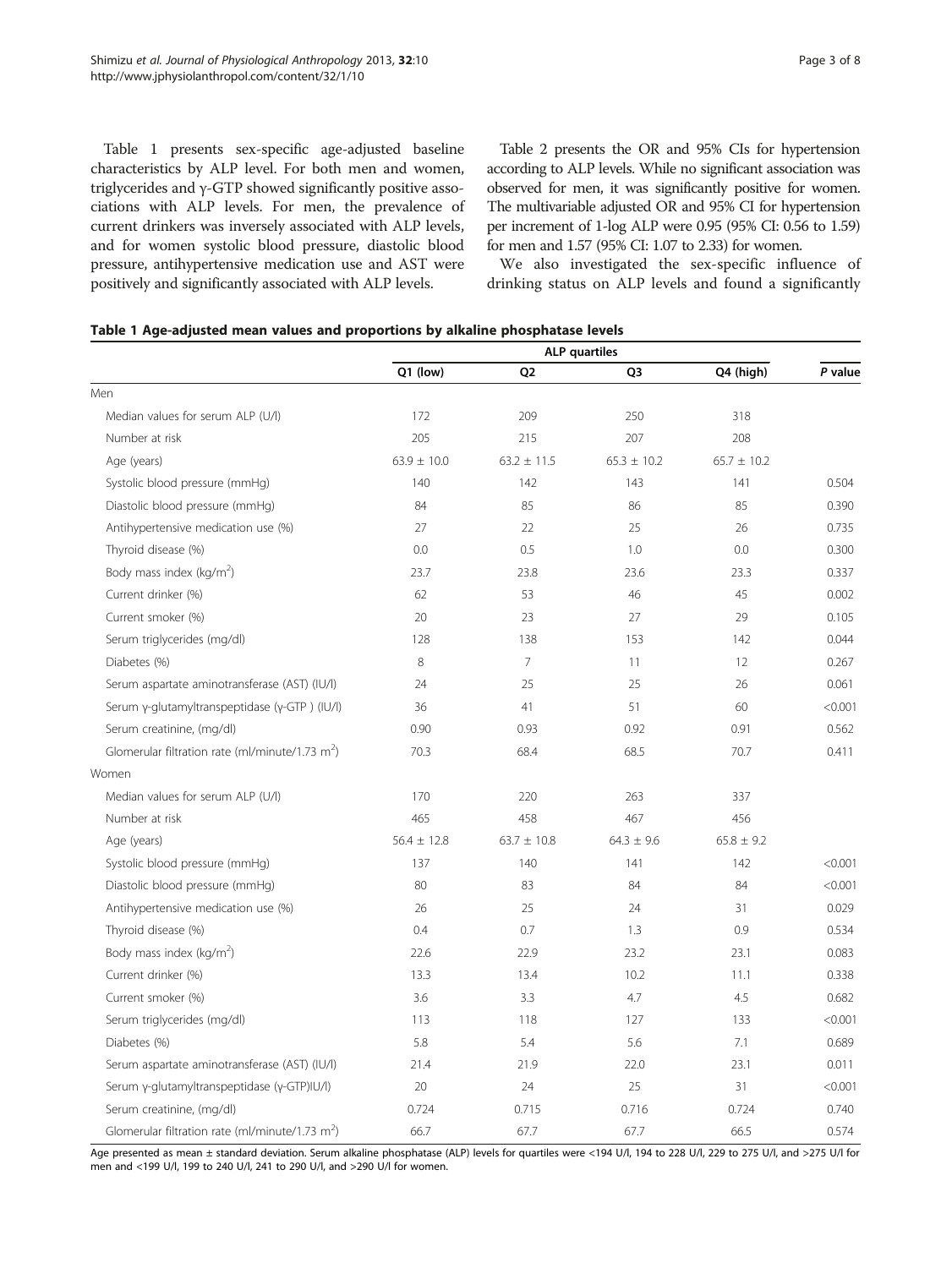|                     | <b>ALP</b> quartiles |                     |                     |                       | <b>SD</b> increments | Log ALP                  |                                         |
|---------------------|----------------------|---------------------|---------------------|-----------------------|----------------------|--------------------------|-----------------------------------------|
|                     | $Q1$ (low)           | Q <sub>2</sub>      | Q3                  | Q4 (high)             | P for trend          | in ALP                   |                                         |
| Men                 |                      |                     |                     |                       |                      |                          |                                         |
| Number at risk      | 205                  | 215                 | 207                 | 208                   |                      |                          |                                         |
| Number of cases (%) | 118 (58)             | 134 (62)            | 134 (65)            | 128(62)               |                      |                          |                                         |
| Age-adjusted OR     | 1.00                 | 1.26 (0.85 to 1.88) | 1.30 (0.87 to 1.95) | $1.11$ (0.75 to 1.66) | 0.590                | $1.00$ (0.87 to $1.16$ ) | 1.00 (0.62 to 1.59)                     |
| Multivariable OR    | 1.00                 | 1.30 (0.86 to 1.99) | 1.29 (0.84 to 1.99) | 1.16 (0.75 to 1.79)   | 0.535                | $0.98$ (0.83 to 1.15)    | 0.95 (0.56 to 1.59)                     |
| Women               |                      |                     |                     |                       |                      |                          |                                         |
| Number at risk      | 465                  | 458                 | 467                 | 456                   |                      |                          |                                         |
| Number of cases (%) | 186 (40)             | 271 (59)            | 273 (58)            | 305(67)               |                      |                          |                                         |
| Age-adjusted OR     | 1.00                 | 1.33 (0.98 to 1.78) | 1.22 (0.91 to 1.64) | $1.61$ (1.19 to 2.17) | 0.006                | 1.21 (1.09 to 1.35)      | 1.81 (1.26 to 2.60)                     |
| Multivariable OR    | 1.00                 | 1.29 (0.95 to 1.76) | 1.14 (0.84 to 1.55) | 1.49 (1.09 to 2.04)   | 0.041                |                          | 1.17 (1.04 to 1.31) 1.57 (1.07 to 2.33) |

<span id="page-3-0"></span>Table 2 Sex-specific odds ratio and 95% confidence interval for hypertension in relation to alkaline phosphatase levels

Multivariable odds ratio (OR) adjusted further for age, body mass index, smoking, alcohol intake, diabetes, thyroid disease, serum triglycerides, serum aspartate aminotransferase (AST) , serum γ-glutamyltranspeptidase (γ-GTP) and glomerular filtration rate. Hypertension defined as systolic blood pressure ≥140mmHg and/ or diastolic blood pressure ≥90 mmHg and/or use of antihypertensive agents. Serum alkaline phosphatase (ALP) levels for quartiles were <194 U/l, 194 to 228 U/l, 229 to 275 U/l, and >275 U/l for men and <199 U/l, 199 to 240 U/l, 241 to 290 U/l, and >290 U/l for women.

inverse association between ALP and drinking status (nondrinker, current light-to-moderate drinker (1 to 6 times/ week), and current heavy-drinker (every day)) for men, while essentially the same tendency was observed for women but without reaching statistical significance. For men, the ageadjusted mean values of ALP were 254 for nondrinkers, 235 for current light-to-moderate drinkers, and 233 for current heavy drinkers ( $P = 0.003$ ), and for women the corresponding values were 252, 247, and 240 ( $P = 0.292$ ).

We also evaluated the risk of hypertension for drinkers. Drinking status for men showed a significant association with risk of hypertension but not so for women. The ageadjusted OR and 95% CI of hypertension for drinking status (nondrinker or current drinker) were 1.70 (95% CI: 1.28 to 2.27; P <0.001) for men and 1.15 (95% CI: 0.84 to 1.57;  $P = 0.385$  for women.

Table [3](#page-4-0) presents the ORs and 95% CIs for hypertension by ALP level in relation to drinking status. Significantly positive associations were observed for nondrinkers, but not for drinkers. For nondrinkers the adjusted OR and 95% CI for hypertension per increment of 1-log ALP were 3.32 (95% CI: 1.38 to 8.02) for men and 1.68 (95% CI: 1.11 to 2.55) for women, and for drinkers the corresponding values were 0.42 (95% CI: 0.20 to 0.89) for men and 1.03 (95% CI: 0.30 to 3.50) for women.

Another analysis was performed to evaluate associations between serum ALP levels and systolic and diastolic blood pressure. We found that ALP levels were independently positively associated with both systolic and diastolic blood pressure for nondrinkers but not for drinkers. The results of multiple (including antihypertensive medication use) linear regression analysis of systolic and diastolic blood pressure per increment of 1-log ALP for nondrinkers were regression coefficient  $\beta = 2.10$ (95% CI: 1.08 to 4.09;  $P = 0.028$ ) and  $\beta = 3.54$  (95% CI:

1.81 to 6.92; P < 0.001) for men, and β = 1.62 (95% CI: 1.19 to 2.21;  $P = 0.002$ ) and  $β = 2.02$  (95% CI: 1.48 to 2.75;  $P$  <0.001) for women, while for drinkers the corresponding values were β = 0.96 (95% CI: 0.57 to 1.64;  $P = 0.884$ ) and β = 0.62 (95% CI: 0.37 to 1.06;  $P = 0.082$ ) for men, and β = 0.80 (95% CI: 0.34 to 1.91;  $P = 0.619$ ) and β = 0.91 (95% CI: 0.38 to 2.16;  $P = 0.822$ ) for women, respectively.

We also identified a significant effect on hypertension of interaction between ALP levels and drinking status (nondrinkers or current drinkers) for men but not for women. The multivariable-adjusted P value of this effect of interaction on hypertension was 0.002 for men and 0.900 for women.

## **Discussion**

Our findings demonstrate that serum ALP is associated with hypertension for both male and female nondrinkers, but not for drinkers. For analyses of associations between ALP and blood pressure, alcohol consumption should thus be considered a potential confounder.

A previous study of 4,155 men and women conducted by the United States National Health and Nutrition Examination Survey reported that ALP showed a significant association with higher frequency of hypertension  $(P = 0.01)$ . Moreover, compared with the lowest quartiles of ALP, the adjusted OR associated with the highest quartiles was 1.6 (95% CI: 1.0 to 2.5) [\[3](#page-6-0)]. Another study of 79 South African men reported that 24-hour systolic blood pressure was positively associated (regression coefficient  $\beta$ = 0.289, *P* = 0.018) with serum ALP [\[15\]](#page-6-0).

Although no such significant association was observed for men in our study, a significantly positive association was observed for women. We found further that, when these analyses were restricted to nondrinkers, the association became significantly positive for men and remained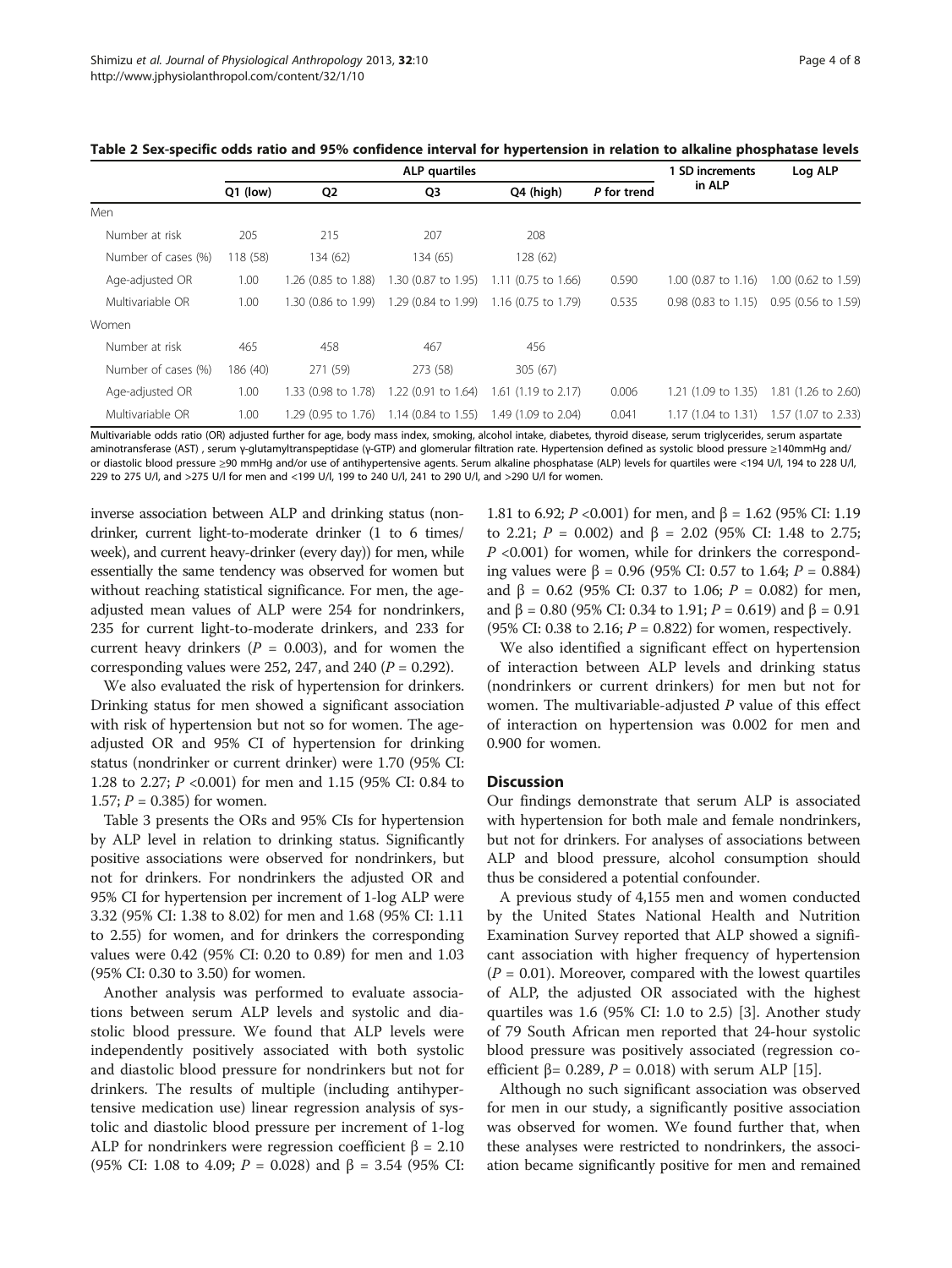|                     | <b>ALP</b> quartiles |                     |                     |                     |             | 1SD                         | Log ALP             |
|---------------------|----------------------|---------------------|---------------------|---------------------|-------------|-----------------------------|---------------------|
|                     | Q1 (low)             | Q <sub>2</sub>      | Q <sub>3</sub>      | Q4 (high)           | P for trend | increments in<br><b>ALP</b> |                     |
| Nondrinker men      |                      |                     |                     |                     |             |                             |                     |
| Number at risk      | 77                   | 100                 | 112                 | 115                 |             |                             |                     |
| Number of cases (%) | 35 (45)              | 50 (50)             | 69 (62)             | 73 (63)             |             |                             |                     |
| Age-adjusted OR     | 1.00                 | 1.27 (0.69 to 2.34) | 1.91 (1.04 to 3.48) | 1.98 (1.09 to 3.62) | 0.011       | 1.40 (1.10 to 1.79)         | 2.96 (1.33 to 6.58) |
| Multivariable OR    | 1.00                 | 1.37 (0.71 to 2.64) | 1.96 (1.03 to 3.73) | 2.23 (1.16 to 4.28) | 0.009       | 1.46 (1.12 to 1.91)         | 3.32 (1.38 to 8.02) |
| Nondrinker women    |                      |                     |                     |                     |             |                             |                     |
| Number at risk      | 390                  | 399                 | 423                 | 412                 |             |                             |                     |
| Number of cases (%) | 162 (42)             | 238 (60)            | 250 (59)            | 277(67)             |             |                             |                     |
| Age-adjusted OR     | 1.00                 | 1.34 (0.97 to 1.84) | 1.27 (0.93 to 1.73) | 1.64 (1.19 to 2.27) | 0.006       | 1.22 (1.08 to 1.37)         | 1.84 (1.24 to 2.72) |
| Multivariable OR    | 1.00                 | 1.33 (0.96 to 1.85) | 1.21 (0.87 to 1.67) | 1.58 (1.12 to 2.21) | 0.023       | 1.19 (1.05 to 1.35)         | 1.68 (1.11 to 2.55) |
| Drinker men         |                      |                     |                     |                     |             |                             |                     |
| Number at risk      | 128                  | 115                 | 95                  | 93                  |             |                             |                     |
| Number of cases (%) | 83 (65)              | 84 (73)             | 65 (68)             | 55 (59)             |             |                             |                     |
| Age-adjusted OR     | 1.00                 | 1.53 (0.88 to 2.67) | 1.14 (0.64 to 2.02) | 0.76 (0.44 to 1.33) | 0.295       | 0.82 (0.67 to 1.00)         | 0.59 (0.31 to 1.14) |
| Multivariable OR    | 1.00                 | 1.39 (0.78 to 2.50) | 0.94 (0.51 to 1.73) | 0.62 (0.34 to 1.14) | 0.103       | 0.73 (0.58 to 0.91)         | 0.42 (0.20 to 0.89) |
| Drinker women       |                      |                     |                     |                     |             |                             |                     |
| Number at risk      | 75                   | 59                  | 44                  | 44                  |             |                             |                     |
| Number of cases (%) | 24 (32)              | 33 (56)             | 23(52)              | 28 (64)             |             |                             |                     |
| Age-adjusted OR     | 1.00                 | 1.17 (0.52 to 2.66) | 0.87 (0.36 to 2.12) | 1.34 (0.54 to 3.28) | 0.711       | 1.16 (0.87 to 1.55)         | 1.60 (0.58 to 4.41) |
| Multivariable OR    | 1.00                 | 0.89 (0.36 to 2.20) | 0.70 (0.26 to 1.87) | 1.14 (0.42 to 3.09) | 0.953       | 1.01 (0.68 to 1.49)         | 1.03 (0.30 to 3.50) |

#### <span id="page-4-0"></span>Table 3 Sex-specific data for hypertension in relation to alkaline phosphatase levels and drinking status

Data presented as odds ratio (95% confidence interval). Multivariable odds ratio (OR) adjusted further for age, body mass index, smoking, alcohol intake, diabetes, thyroid disease, serum triglycerides, serum aspartate aminotransferase (AST), serum γ-glutamyltranspeptidase (γ-GTP) and glomerular filtration rate. Hypertension defined as systolic blood pressure ≥140 mmHg and/or diastolic blood pressure ≥90 mmHg and/or use of antihypertensive agents. Serum alkaline phosphatase (ALP) levels for quartiles were <194 U/l, 194 to 228 U/l, 229 to 275 U/l, and >275 U/l for men and <199 U/l, 199 to 240 U/l, 241 to 290 U/l, and >290 U/l for women.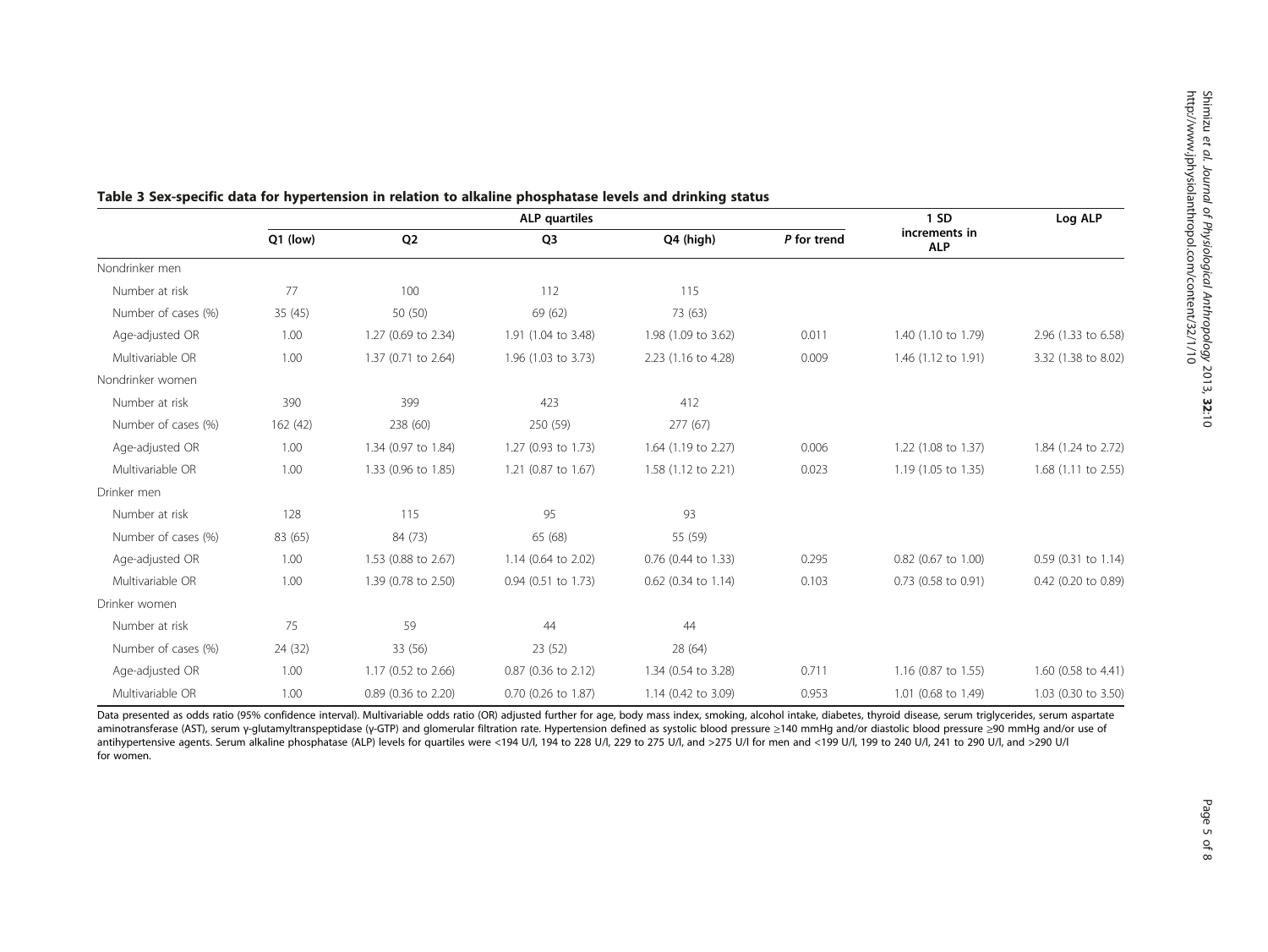significant for women. However, no such significant positive associations were observed for either male or female drinkers.

Previous studies have reported that ALP levels are affected by alcohol consumption [[5,6\]](#page-6-0). A Danish general population study reported that the amount of alcohol intake was inversely and significantly associated with ALP levels for both men and women [\[5](#page-6-0)]. Our study also showed that ALP levels were significantly associated with drinking status for men, and that for women, even though the association was not statistically significant, essentially the same tendency was observed. Further, alcohol consumption is positively associated with risk of hypertension [\[7](#page-6-0)]. NIPPON DATA 90 reported that a large percentage of hypertensive subjects in a general Japanese male population suffered from alcohol-induced hypertension [[14](#page-6-0)]. This is compatible with our study's findings that drinking status is a significant risk factor for hypertension for men but not for women. The association between ALP levels and hypertension may this be seriously confounded by alcohol consumption, especially for Japanese men. The significant effect on hypertension of the interaction between ALP levels and drinking status (nondrinker or current drinker) identified for men but not for women may be induced by such drinking-related mechanisms.

The mechanisms for the positive association of higher ALP levels with risk of hypertension have not yet been elucidated. Tonelli and colleagues reported identifying an independent relationship between higher levels of ALP and overall mortality for survivors of myocardial infarction and in a general population sample. In their study, systolic blood pressure was positively associated with ALP levels [\[16](#page-6-0)]. Orita and colleagues found a positive correlation between serum total ALP activity and bone-type ALP activity in mouse calcified vascular lesions [\[17](#page-6-0)]. Another study demonstrated the presence of bone-type ALP in human vascular smooth muscle cells [[18\]](#page-6-0), which suggests that a higher level of bone-type ALP activity may accelerate the development of cardiovascular events through cardiovascular calcification, which is also positively associated with hypertension. Jensky and colleagues reported that among 9,510 participants (42.5% women) who underwent electron beam computed tomography scanning as part of a routine health maintenance scanning, systolic hypertension features a robust and important significant correlation with calcified atherosclerosis [\[19\]](#page-6-0).

Another possible mechanism for the association between ALP levels and risk of hypertension is impaired vascular homeostasis, since hematopoietic stem cells derived from bone marrow play a major role in vascular homeostasis [\[20](#page-6-0)-[22\]](#page-6-0). Since osteoblasts, whose activity can be assessed by bone-type ALP expression [\[1,23](#page-6-0)],

regulate the production of hematopoietic stem cells in bone marrow [[24](#page-6-0)[-26](#page-7-0)], serum ALP levels may correlate with vascular homeostatic activity. Some previous studies have reported that hematopoietic stem cells participate in the pathogenesis of atherosclerosis [[27](#page-7-0)] and promote angiogenesis [[20](#page-6-0)], while other studies established that vascular maturation and stabilization were end stages of neovascularization and angiogenesis [[28](#page-7-0)]. Higher ALP levels may thus indicate progression of atherosclerosis. Yet another study showed that elevated ALP levels were associated with atherosclerosis, which leads to peripheral arterial disease and was assessed using the ankle-brachial blood pressure index, and that this association was independent of other traditional cardiovascular risk factors [\[29\]](#page-7-0). Furthermore, hypertension is not only a well-established cardiovascular risk factor but also increases the risk of atherosclerosis [[30](#page-7-0)]. Elevated ALP levels may therefore constitute a risk for hypertension due to progressive atherosclerosis. A previous study of ours, the Circulatory Risk in Community Study, detected a significantly positive association between ALP levels and blood pressure (either systolic and/or diastolic) for both men and women, which may induce these mechanisms [[8](#page-6-0)]. On the other hand, the nature of those mechanisms also indicated that elevated ALP levels might perform an important role as direct surrogate markers for progressive atherosclerosis and blood pressure as an indirect surrogate marker for atherosclerosis. In this respect, previous studies, even after adjustments for systolic blood pressure and antihypertensive medication use, showed significant associations between ALP level and mortality [[16](#page-6-0)], and incidence of stroke [\[8\]](#page-6-0).

The same mechanisms also point to the clinical relevance of this study's finding that among ALP can be used for nondrinkers to evaluate risk of hypertension or progression of atherosclerosis, which might be useful for controlling blood pressure.

This study has certain potential limitations, which warrant consideration. First, because no measurements of the ALP isozyme were performed [\[31](#page-7-0)], we could not assess which type of ALP was associated with the risk of hypertension. Second, we did not have access to menopausal status data, which may have affected ALP levels [\[32](#page-7-0)], but a significantly positive association was observed between ALP levels and risk of hypertension for nondrinking women. Further investigations using menopausal data are therefore necessary. Third, only limited data for thyroid disease were available, which may have confounded the associations between ALP and risk of hypertension [\[33](#page-7-0)]. Nevertheless, we found a significant association for both nondrinking men and women, even though the prevalence of thyroid disorder in the general Japanese population reportedly shows a strong sex difference [\[34](#page-7-0)]. Fourth, even though a previous Japanese study reported that, compared with never-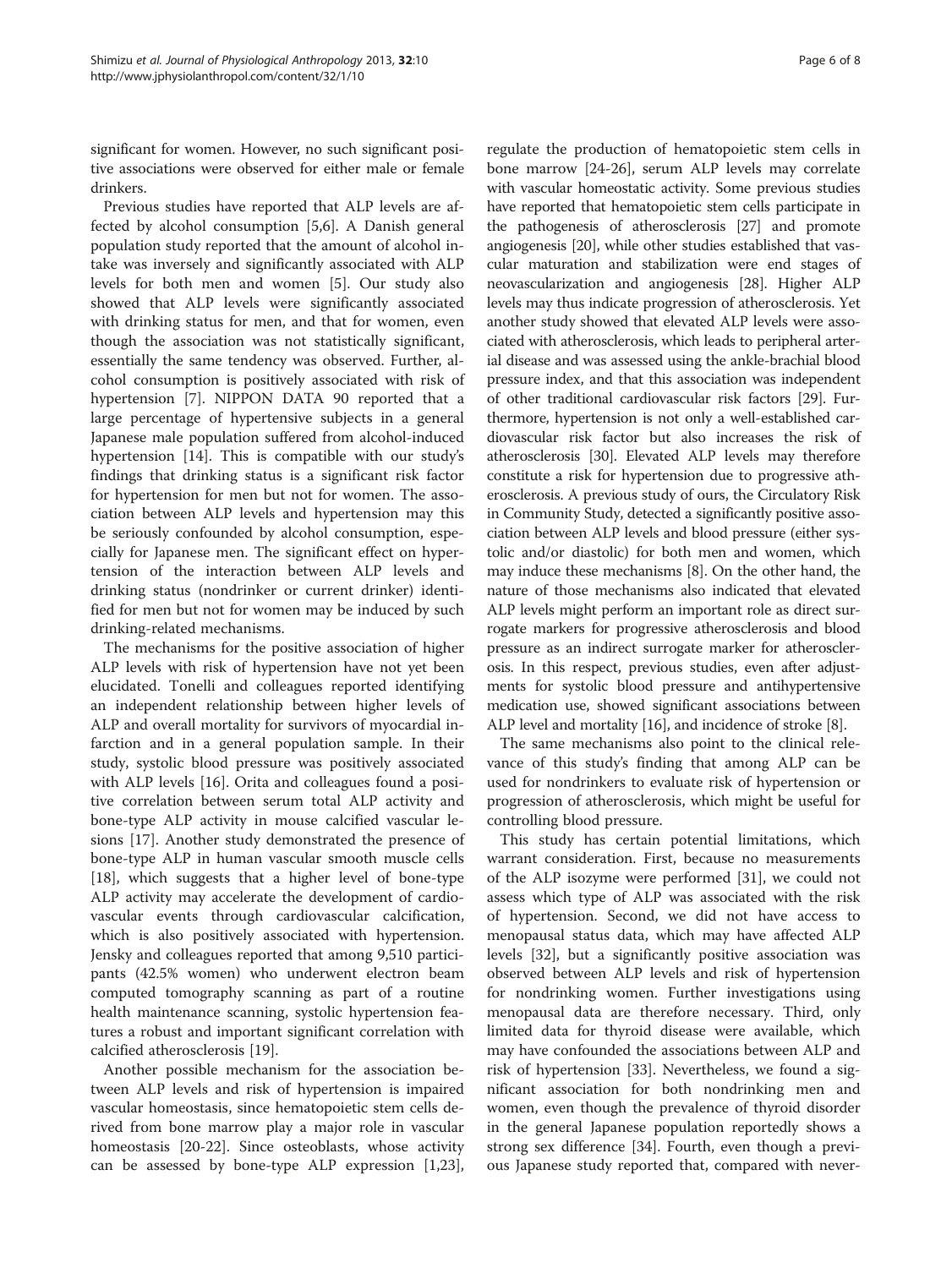<span id="page-6-0"></span>drinkers, former male drinkers men showed a significantly higher risk of cardiovascular disease but their female counterparts did not [10], we could not conduct an analysis of never-drinkers because data for this group were not available. However, we found a significantly positive association between ALP levels and hypertension for both nondrinking men and women. Although the association between ALP levels and risk of hypertension was shown to be independent of the traditional risk factors, we did not adjusted for other potential confounders whose values were associated with ALP, such as calorie, protein, vitamin C, magnesium, and zinc deficiencies [[35\]](#page-7-0), and drinking volume of alcohol consumption.

In conclusion, serum ALP is associated with hypertension for both male and female nondrinkers, but not for drinkers. For analyses of associations between ALP and blood pressure, alcohol consumption should thus be considered a potential confounder.

#### Abbreviations

ALP: Alkaline phosphatase; AST: Aspartate transaminase; CI: Confidence interval; GFR: Glomerular filtration rate; γ-GTP: γ-Glutamyltranspeptidase; HbA1c: Hemoglobin A1c; OR: Odds ratio.

#### Competing interests

The authors declare that they have no competing interests.

#### Authors' contributions

All authors read and approved the final manuscript. YS carried out the design of the study and performed the statistical analysis, interpreted the data, and drafted or revised the manuscript. MN, TS and KK designed the study, were involved in data collection, and checked the manuscript. HY, NT, KA, and YK participated in the study concept and checked the manuscript. TM was a general coordinator and designed the study.

#### Author details

<sup>1</sup>Department of Community Medicine, Nagasaki University Graduate School of Biomedical Science, Nagasaki, Japan. <sup>2</sup>Department of Island and Community Medicine, Nagasaki University Graduate School of Biomedical Science, Nagasaki, Japan. <sup>3</sup>Center for Health and Community Medicine, Nagasaki University, Nagasaki, Japan. <sup>4</sup>Department of Global Health, Medicine and Welfare, Nagasaki University Graduate School of Biomedical Sciences, Nagasaki, Japan. <sup>5</sup>Department of Public Health, Nagasaki University Graduate School of Biomedical Sciences, Nagasaki, Japan. <sup>6</sup>Department of Community Development, Nagasaki Wesleyan University, Nagasaki, Japan.

#### Received: 4 February 2013 Accepted: 24 May 2013 Published: 27 June 2013

#### Reference

- Schoppet M, Shanahan CM: Role for alkaline phosphatase as an inducer of vascukar calcification in renal failure? Kidney Int 2008, 73:989–991.
- 2. Harmey D, Hessle L, Narisawa S, Johnson KA, Terkeltaub R, Millán JL: Concerted regulation of inorganic pyrophosphate and osteopontin by akp2, enpp1, and ank: an integrated model of the pathogenesis of mineralization disorder. Am J Pathol 2004, 164:1199–1209.
- Webber M, Krishnan A, Thomas NG, Cheung BM: Association between serum alkaline phosphatase and C-reactive protein in the United States National Health and Nutrition Examination Survey 2005–2006. Clin Chem Lab Med 2010, 48:167–173.
- 4. Gordon T: Factors associated with serum alkaline phosphatase level. Arch Pathol Lab Med 1993, 117:187–190.
- 5. Tolstrup JS, Grønbaek M, Tybjaerg HA, Nordestgaard BG: Alcohol intake, alcohol dehydrogenase genotypes, and liver damage and disease in the Danish general population. Am J Gastroenterol 2009, 104:2182–2188.
- Osaretin ATE, Chioma LA: Gender and alcohol consumption affect human serum enzymes, protein and bilirubin. Asian J Biochem 2007, 2:330-336.
- 7. Luther TC: Alcohol induced hypertension: mechanisms, complications, and clinical implications. J Natl Med Assoc 1985, 77:385-389.
- 8. Shimiuz Y, Imano H, Ohira T, Kitamura A, Kiyama M, Okada T, Ishikawa Y, Shimamoto T, Yamagishi K, Tanigawa T, Iso H: Alkaline phosphatase and risk of stroke among Japanese: the circulatory risk in community study (CIRCS). J Stroke Cerebrovasc Dis 2012. in Press.
- 9. Shimizu Y, Maeda K, Imano H, Ohira T, Kitamura A, Kiyama M, Okada T, Ishikawa Y, Shimamoto T, Yamagishi K, Tanigawa T, Iso H: Chronic kidney disease and drinking status in relation to risks of stroke and its subtypes. The circulatory risk in communities study (CIRCS). Stroke 2011, 42:2531–2537.
- 10. Ikehara S, Iso H, Toyoshima H, Date C, Yamamoto A, Kikuchi S, Kondo T, Watanabe Y, Koizumi A, Wada Y, Inaba Y, Tamakoshi A, Japan Collaborative Cohort Study Group: Alcohol consumption and mortality from stroke and coronary heart disease among Japanese men and women: the Japan collaborative cohort study. Stroke 2008, 39:2936–2942.
- 11. Imai E: Equation for estimating GFR from creatinine in Japan. Nippon Rinsho 2008, 66:1725–1729.
- 12. Kashiwagi A, Kasuga M, Araki E, Oka Y, Hanafusa T, Ito H, Tominaga M, Oikawa S, Noda M, Kawamura T, Sanke T, Namba M, Hashiramoto M, Sasahara T, Nishio Y, Kuwa K, Ueki K, Takei I, Umemoto M, Murakami M, Yamakado M, Yatomi Y, Ohashi H: Committee on the standardization of diabetes mellitus-related laboratory testing of Japan diabetes society: international clinical harmonization of glycated hemoglobin in Japan: from Japan diabetes society to national glycohemoglobin standardization program values. J Diabetes Invest 2012, 3:39-40.
- 13. American Diabetes Association: Diagnosis and classification of diabetes mellitus. Diabetes Care 2010, 33:562–569.
- 14. Nakamura K, Okamura T, Hayakawa T, Hozawa A, Kadowaki T, Murakami Y, Kita Y, Okayama A, Ueshima H, NIPPON DATA90 Research Group: The proportion of individuals with alcohol-induced hypertension among total hypertensives in a general Japanese Population: NIPPON DATA90. Hypertens Res 2007, 30:663–668.
- 15. Schutte R, Huisman HW, Malan L, Van Rooyen JM, Smith W, Glyn MCP, Mels CMC, Fourie CMT: Alkaline phosphatase and arterial structure and function in hypertensive African men: the SABPA study. Int J Cardiol 2012. in press.
- 16. Tonelli M, Curhan G, Pfeffer M, Sacks F, Thadhani R, Melamed ML, Wiebe N, Muntner P: Relation between alkaline phosphatase, serum phosphate, and all-cause or cardiovascular mortality. Circulation 2009, 120:1784–1792.
- 17. Orita Y, Yamamoto H, Kohno N, Sugihara M, Honda H, Kawamata S, Mito S, Soe MN, Yoshizumi M: Role of osteoprotegerin in arterial calcification: development of new animal model. Arterioscler Thromb Vasc Biol 2007, 27:2058–2064.
- 18. Shioi A, Katagi M, Okuno Y, Mori K, Jono S, Koyama H, Nishizawa Y: Induction of bone-type alkaline phosphatase in human vascular smooth muscle cells: role of tumor necrosis factor-alpha and oncostatin M derived from macrophages. Circ Res 2002, 91:9-16.
- 19. Jensky NE, Criqui MH, Wright MC, Wassel CL, Brody SA, Allison MA: Blood pressure and vascular calcification. Hypertension 2010, 55:990–997.
- 20. Takakura N, Watanabe T, Suenobu S, Yamada Y, Noda T, Ito Y, Satake M, Suda T: A role for hematopoietic stem cells in promoting angiogenesis. Cell 2000, 102:199–209.
- 21. Yamada Y, Takakura N: Physiological pathway of differentiation of hematopoietic stem cell population into mural cells. J Exp Med 2006, 203:1055–1065.
- 22. Shi Q, Rafii S, Wu MH, Wijelath ES, Yu C, Ishida A, Fujita Y, Kothari S, Mohle R, Sauvage LR, Moore MA, Storb RF, Hammond WP: Evidence for circulating bone marrow-derived endothelial cells. Blood 1998, 92:362–367.
- 23. Lumachi F, Ermani M, Camozzi V, Tombolan V, Luisetto G: Changes of bone formation markers osteocalcin and bone-specific alkaline phosphatase in postmenopausal women with osteoporosis. Ann NY Acad Sci 2009, 1173:60-63.
- 24. Calvi LM, Adams GB, Weibrecht KW, Weber JM, Olson DP, Knight MC, Martin RP, Schipani E, Divieti P, Bringhurst FR, Milner LA, Kronenberg HM: Osteoblastic cells regulate the haematopoietic stem cell niche. Nature 2003, 425:841–846.